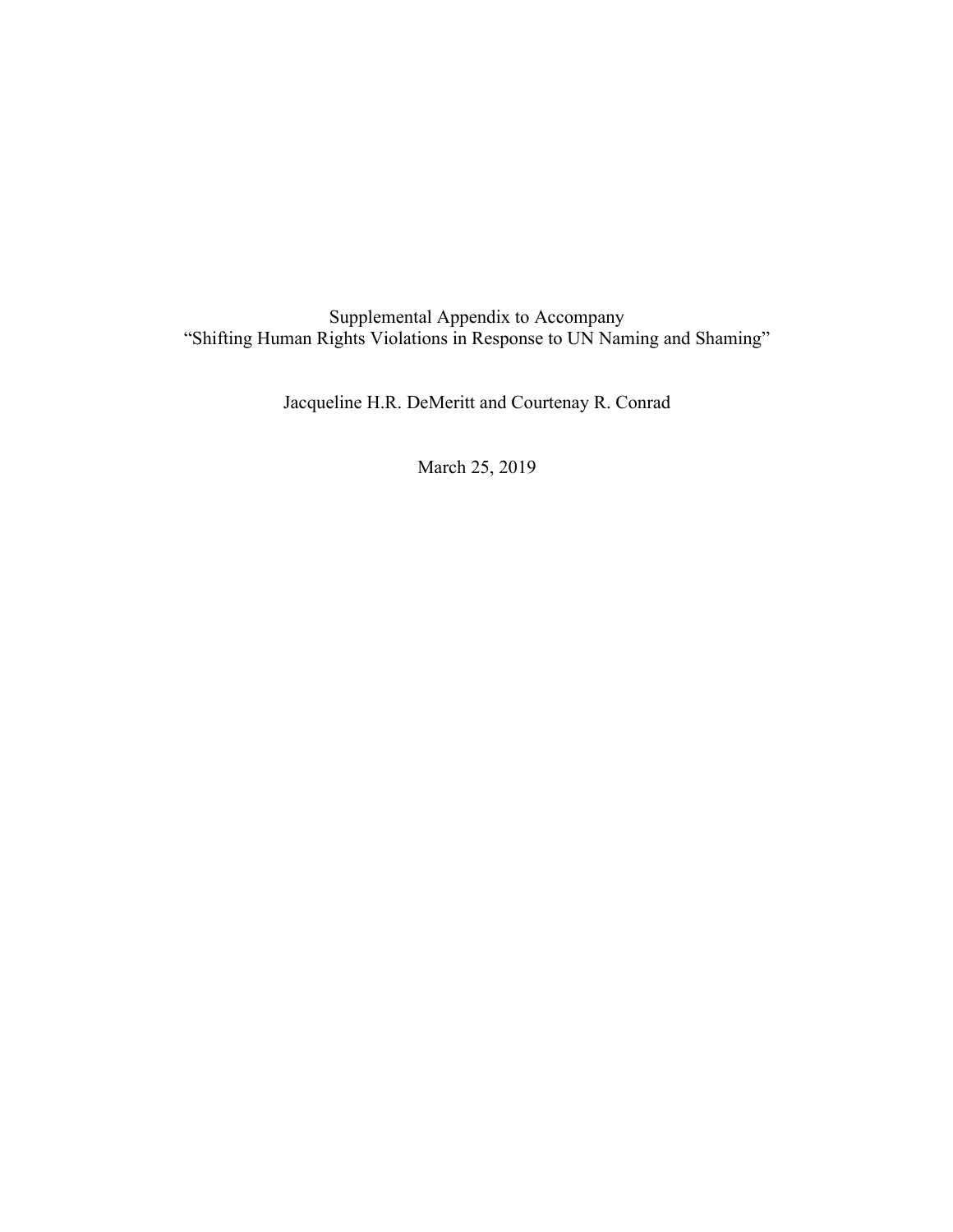| Variable                         | Mean  | <b>Median</b> | Std. Dev. | Min  | Max |
|----------------------------------|-------|---------------|-----------|------|-----|
| Shamed for Killing               | 0.03  |               | 0.20      |      |     |
| <b>Shamed for Torture</b>        | 0.03  |               | 0.20      |      |     |
| <b>Shamed for Disappearances</b> | 0.01  |               | 0.10      |      |     |
| Shamed for Imprisonment          | 0.02  |               | 0.18      |      |     |
| Democracy (Polity IV, rescaled)  | 12.93 | 16            | 6.70      |      | 20  |
| Civil and/or International War   | 0.14  |               | 0.35      |      |     |
| Ln(Population)                   | 9.10  | 9.08          | 1.34      | 5.95 |     |

Table A1. In-Sample Descriptive Statistics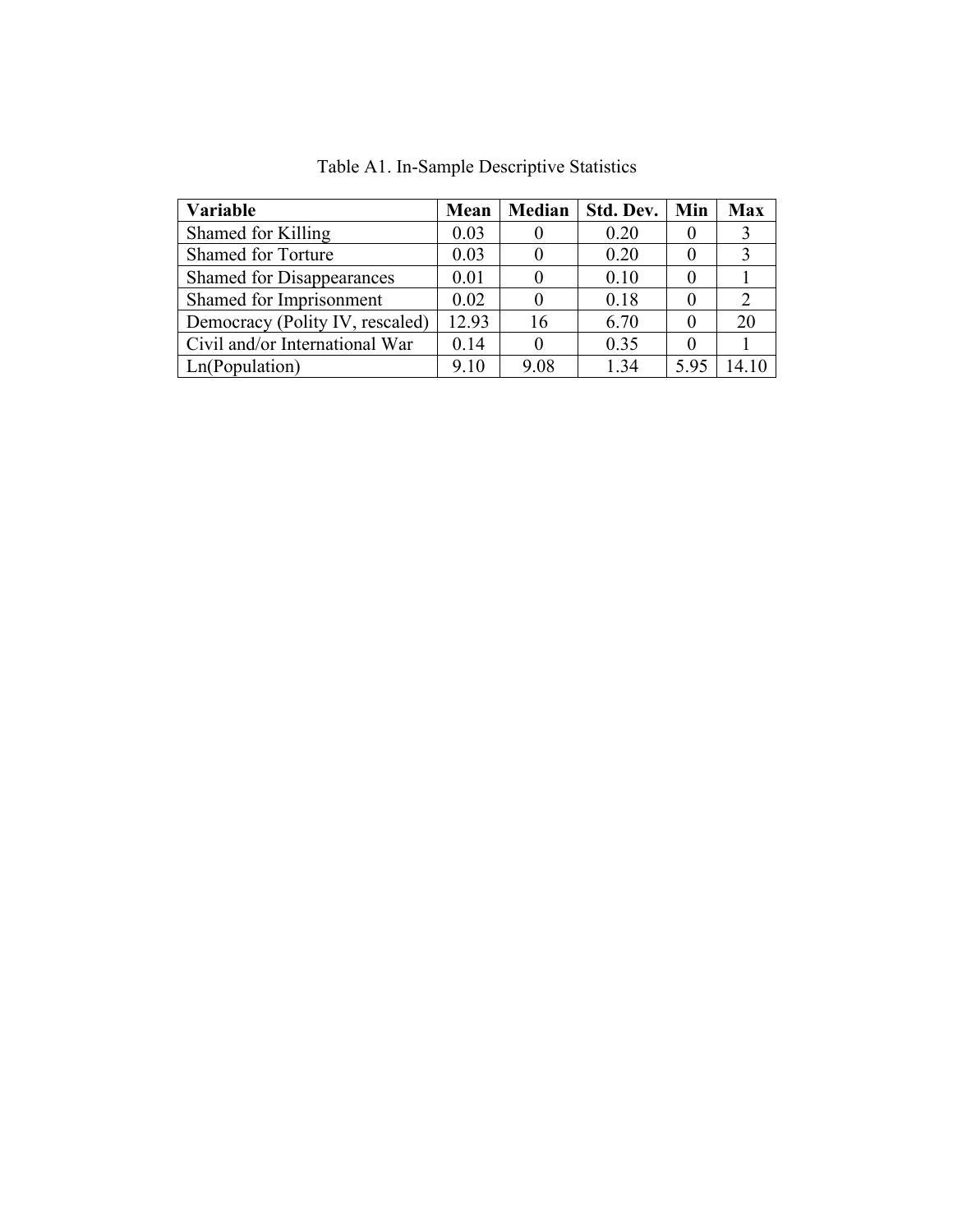| Table <i>TL</i> : Dinary Construction of the Key maependent variables |            |            |                            |             |  |
|-----------------------------------------------------------------------|------------|------------|----------------------------|-------------|--|
| Independent Variable                                                  | (1)        | (2)        | (3)                        | (4)         |  |
| Shamed for killing $\epsilon$ [0,1]                                   | .313       |            |                            |             |  |
|                                                                       | (.349)     | .301       |                            |             |  |
| Shamed for torture $\epsilon$ [0,1]                                   |            | (.305)     |                            |             |  |
|                                                                       |            |            |                            |             |  |
| Shamed for disappearances $\epsilon$ [0,1]                            |            |            | .162                       |             |  |
|                                                                       |            |            | (.580)                     |             |  |
| Shamed for imprisonment $\epsilon$ [0,1]                              |            |            |                            | .269        |  |
|                                                                       |            |            |                            | (.454)      |  |
| Democracy                                                             | .069       | .036       | .028                       | $.010**$    |  |
|                                                                       | (.046)     | (.048)     | (.055)                     | (.046)      |  |
| Democracy <sup>2</sup>                                                | $-.004**$  | $-.002$    | $-.002$                    | $-.005***$  |  |
|                                                                       | (.002)     | (.002)     | (.002)                     | (.002)      |  |
| Civil and/or International War                                        | $-.038$    | $-104$     | $.397***$                  | $-.393**$   |  |
|                                                                       | (.195)     |            | $(.175)$ $(.157)$ $(.203)$ |             |  |
| Ln(Population)                                                        | .003       | .010       | $-.037$                    | $-.038$     |  |
|                                                                       | (.056)     | (.064)     | (.059)                     | (.059)      |  |
| Time                                                                  | $-.396$    | $-.563$    | .109                       | $-1.155***$ |  |
|                                                                       | (.391)     | (.386)     | (.469)                     | (.346)      |  |
| Time <sup>2</sup>                                                     | .004       | .005       | $-.001$                    | $.010***$   |  |
|                                                                       | (.004)     | (.044)     | (.004)                     | (.003)      |  |
| Constant                                                              | 8.795      | 14.688     | $-2.913$                   | 30.349***   |  |
|                                                                       | (10.373)   | (10.186)   | (12.470)                   | (9.201)     |  |
|                                                                       |            |            |                            |             |  |
| N                                                                     | 1891       | 1891       | 1887                       | 1889        |  |
| Log pseudolikelihood                                                  | $-211.094$ | $-206.532$ | $-181.598$                 | $-232.026$  |  |
| $\chi^2$ (7 df)                                                       | $12.29*$   | $28.73***$ | $20.39***$                 | 37.55***    |  |
| Pseudo $R^2$                                                          | .0244      | .0615      | .0436                      | .0670       |  |
| *** $p \le 01$ ; ** $p \le 0.05$ ; * $p \le 10$ (two-tailed tests).   |            |            |                            |             |  |
| Delayet step dead equipment elyetened by state in negative esses      |            |            |                            |             |  |

| Table A2. Binary Construction of the Key Independent Variables |  |  |  |  |
|----------------------------------------------------------------|--|--|--|--|
|----------------------------------------------------------------|--|--|--|--|

Robust standard errors, clustered by state, in parentheses.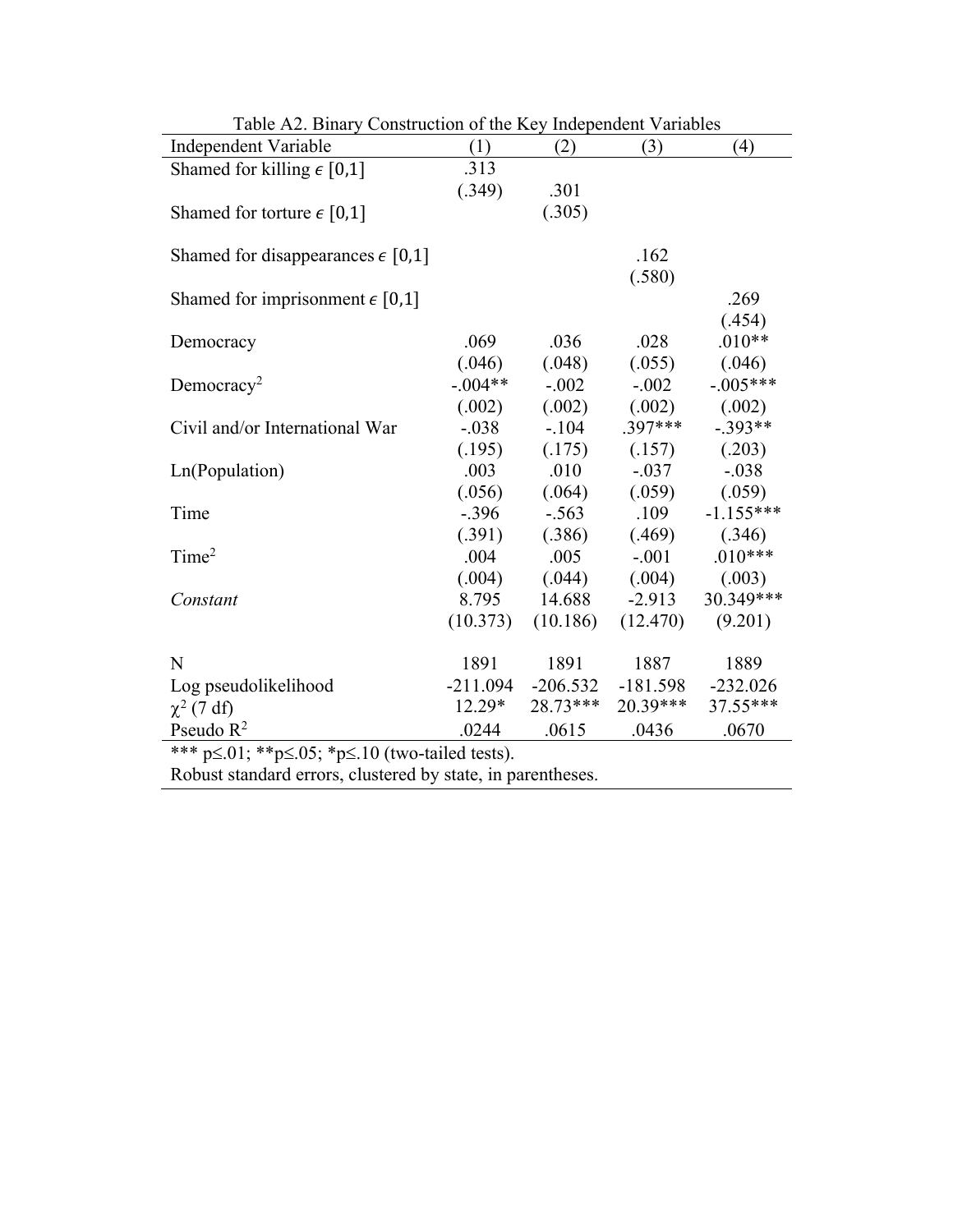| $1400$ $15.$ Controlling for Economic Development via Englobe<br>Independent Variable | (1)        | (2)                | (3)        | (4)         |
|---------------------------------------------------------------------------------------|------------|--------------------|------------|-------------|
| Shamed for killing                                                                    | .173       |                    |            |             |
|                                                                                       | (.271)     |                    |            |             |
| Shamed for torture                                                                    |            | $.309*$            |            |             |
|                                                                                       |            | (.163)             |            |             |
| Shamed for disappearances                                                             |            |                    | .161       |             |
|                                                                                       |            |                    | (.577)     |             |
| Shamed for imprisonment                                                               |            |                    |            | $.451**$    |
|                                                                                       |            |                    |            | (.281)      |
| Democracy                                                                             | .067       | .039               | .028       | $.104**$    |
|                                                                                       | (.045)     | (.048)             | (.055)     | (.046)      |
| Democracy <sup>2</sup>                                                                | $-.004**$  | 0.002              | $-.002$    | $-.055***$  |
|                                                                                       | (.002)     | (.002)             | (.002)     | (.002)      |
| Civil and/or International War                                                        | $-.017$    | $-.133$            | $.396***$  | $-.448**$   |
|                                                                                       | (.190)     | (.181)             | (.159)     | (.214)      |
| Ln(Population)                                                                        | $-.009$    | .016               | $-.035$    | $-.048$     |
|                                                                                       | (.083)     | (.084)             | (.085)     | (.088)      |
| Ln(GDP)                                                                               | .013       | $-.005$            | $-.002$    | .010        |
|                                                                                       | (.052)     | (.055)             | (.057)     | (.050)      |
| Time                                                                                  | $-.406$    | $-.575$            | .110       | $-1.178***$ |
|                                                                                       | (.395)     | (.392)             | (.468)     | (.345)      |
| Time <sup>2</sup>                                                                     | .004       | .005               | $-.001$    | $.011***$   |
|                                                                                       | (.004)     | (.004)             | (.004)     | (.003)      |
| Constant                                                                              | 9.049      | 15.001             | $-3.939$   | 30.917***   |
|                                                                                       | (10.489)   | (10.308)           | (12.451)   | (8.188)     |
|                                                                                       |            |                    |            |             |
| N                                                                                     | 1891       | 1891               | 1887       | 1889        |
| Log pseudolikelihood                                                                  | $-211.241$ | $-206.169$         | $-181.597$ | $-231.241$  |
| $\chi^2$ (8 df)                                                                       | 11.69      | $30.31***$         | 20.38***   | 39.22***    |
| Pseudo $R^2$<br>$444$ and $44$ and $10\%$                                             | .0238      | .0631<br>$\lambda$ | .0436      | .0702       |

Table A3: Controlling for Economic Development via Ln(GDP)

\*\*\*  $p \le 01$ ; \*\* $p \le 05$ ; \* $p \le 10$  (two-tailed tests).

Robust standard errors, clustered by state, in parentheses.